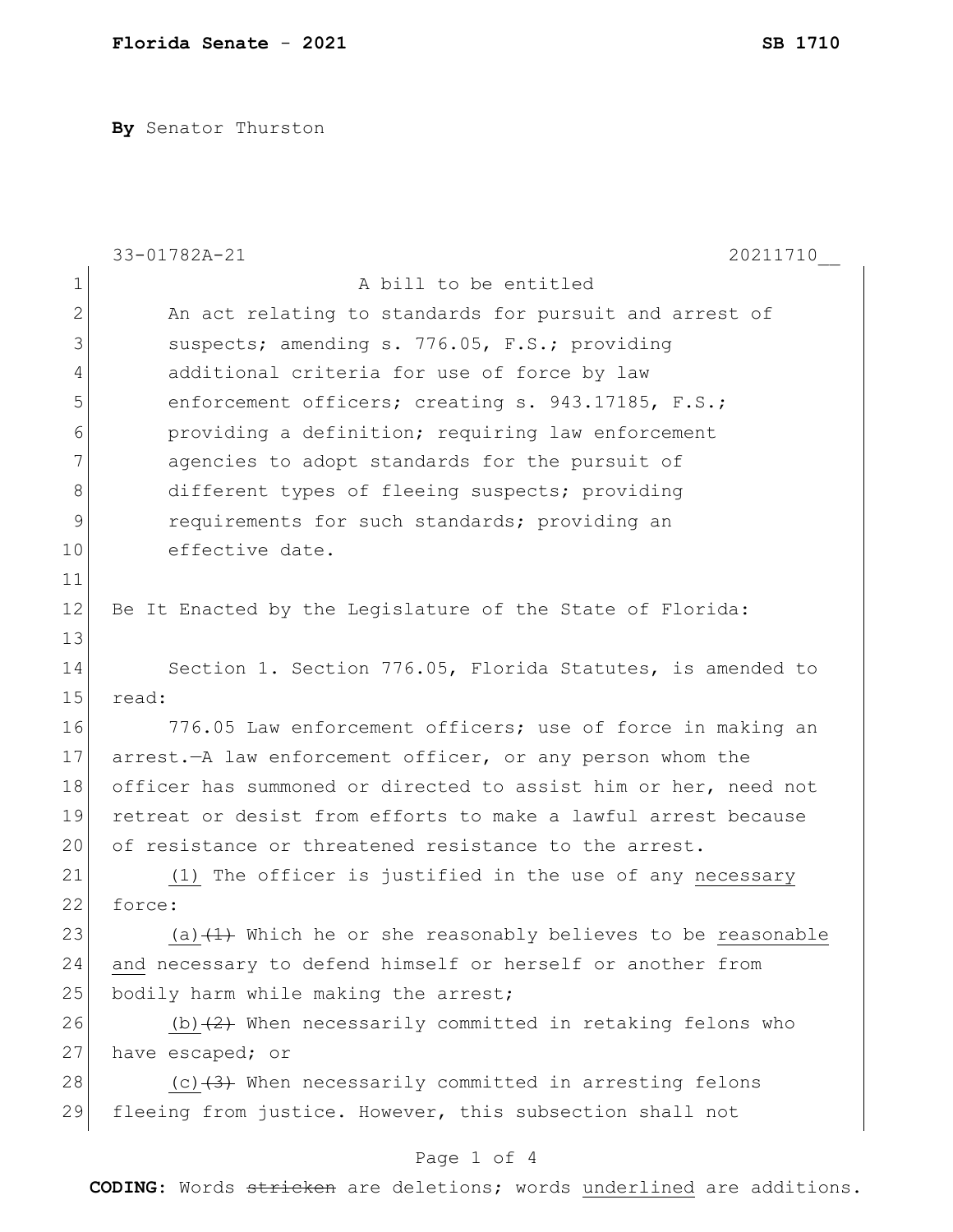|    | 33-01782A-21<br>20211710                                         |  |  |  |  |  |  |
|----|------------------------------------------------------------------|--|--|--|--|--|--|
| 30 | constitute a defense in any civil action for damages brought for |  |  |  |  |  |  |
| 31 | the wrongful use of deadly force unless the use of deadly force  |  |  |  |  |  |  |
| 32 | was necessary to prevent the arrest from being defeated by such  |  |  |  |  |  |  |
| 33 | flight and, when feasible, some warning had been given, and:     |  |  |  |  |  |  |
| 34 | 1. (a) The officer reasonably believes that the fleeing          |  |  |  |  |  |  |
| 35 | felon poses a threat of death or serious physical harm to the    |  |  |  |  |  |  |
| 36 | officer or others; and the officer may not shoot at a moving     |  |  |  |  |  |  |
| 37 | vehicle in a manner intended to cause bodily injury to the       |  |  |  |  |  |  |
| 38 | occupants of the vehicle and may only shoot to safely disable or |  |  |  |  |  |  |
| 39 | slow down the vehicle; or                                        |  |  |  |  |  |  |
| 40 | 2. (b) The officer reasonably believes that the fleeing          |  |  |  |  |  |  |
| 41 | felon has committed a crime involving the infliction or          |  |  |  |  |  |  |
| 42 | threatened infliction of serious physical harm to another        |  |  |  |  |  |  |
| 43 | person.                                                          |  |  |  |  |  |  |
| 44 | Deescalation techniques shall be used before resorting<br>(2)    |  |  |  |  |  |  |
| 45 | to deadly force.                                                 |  |  |  |  |  |  |
| 46 | (3) For purposes of this section, the standard of force          |  |  |  |  |  |  |
| 47 | should be measured in an objective context, not a subjective     |  |  |  |  |  |  |
| 48 | one.                                                             |  |  |  |  |  |  |
| 49 | The level of force that officers are permitted to use<br>(4)     |  |  |  |  |  |  |
| 50 | to detain or arrest a suspect must be proportional to:           |  |  |  |  |  |  |
| 51 | The suspect's level of force.<br>(a)                             |  |  |  |  |  |  |
| 52 | (b) Whether the subject is known to be armed and merely not      |  |  |  |  |  |  |
| 53 | suspected.                                                       |  |  |  |  |  |  |
| 54 | The severity of the criminal activity involved.<br>(C)           |  |  |  |  |  |  |
| 55 | (d) The actual level of danger that the subject poses to         |  |  |  |  |  |  |
| 56 | the officers and the public at the time of flight and takedown.  |  |  |  |  |  |  |
| 57 | (e) The necessary force to effectuate the arrest safely.         |  |  |  |  |  |  |
| 58 | Section 2. Section 943.17185, Florida Statutes, is created       |  |  |  |  |  |  |
|    |                                                                  |  |  |  |  |  |  |

## Page 2 of 4

**CODING**: Words stricken are deletions; words underlined are additions.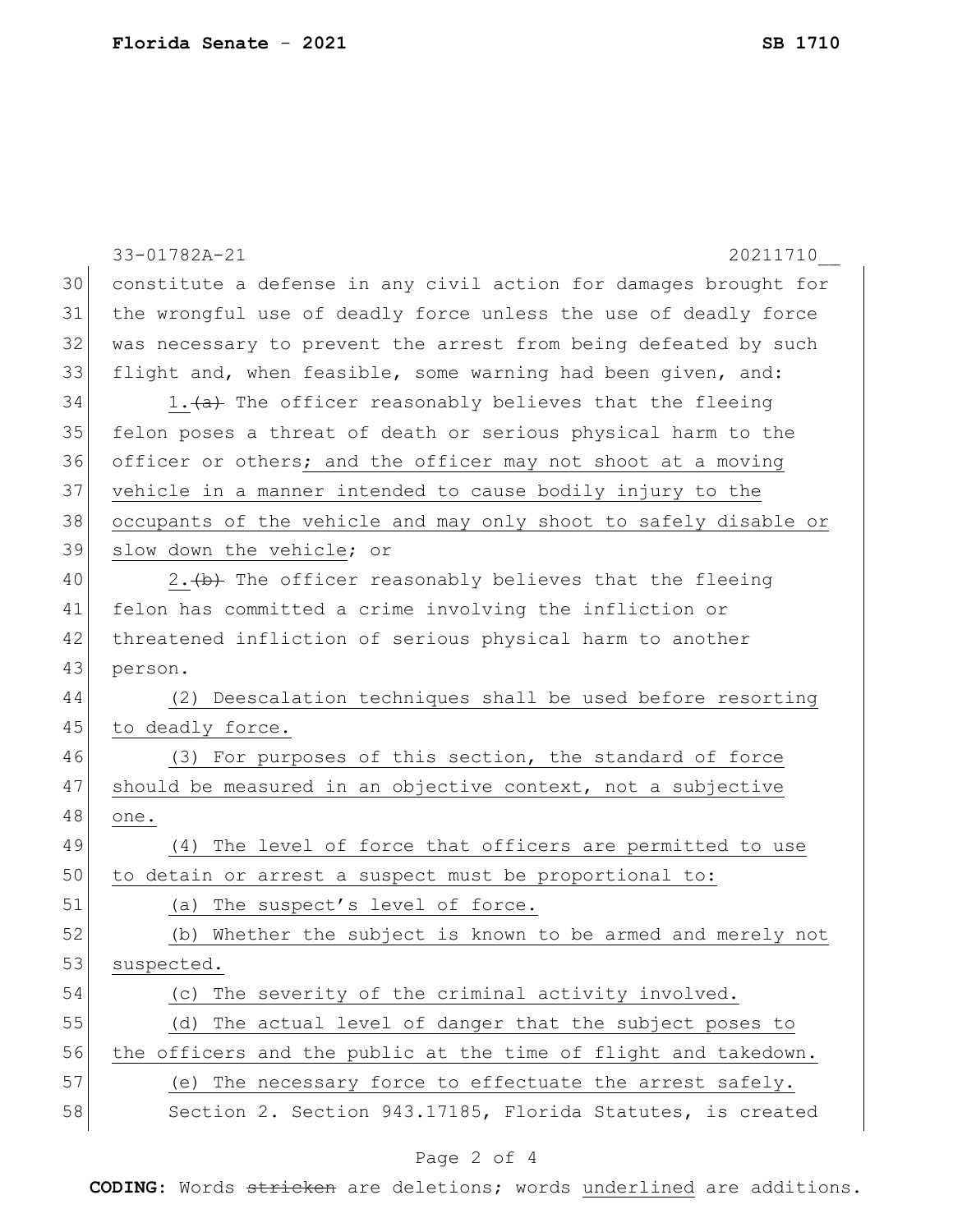|    | 33-01782A-21<br>20211710                                         |  |  |  |  |  |
|----|------------------------------------------------------------------|--|--|--|--|--|
| 59 | to read:                                                         |  |  |  |  |  |
| 60 | 943.17185 Pursuit of fleeing suspects.-                          |  |  |  |  |  |
| 61 | (1) As used in this section, the term "law enforcement           |  |  |  |  |  |
| 62 | agency" has the same meaning as provided in s. 943.1718(1).      |  |  |  |  |  |
| 63 | (2) A law enforcement agency shall establish policies and        |  |  |  |  |  |
| 64 | procedures concerning the pursuit of fleeing suspects. The       |  |  |  |  |  |
| 65 | policies and procedures must include:                            |  |  |  |  |  |
| 66 | (a) As it relates to motor vehicle pursuits:                     |  |  |  |  |  |
| 67 | 1. Requiring compliance with the standards in s.                 |  |  |  |  |  |
| 68 | 768.28(9)(d).                                                    |  |  |  |  |  |
| 69 | 2. Prohibiting high-speed pursuits in densely populated          |  |  |  |  |  |
| 70 | areas.                                                           |  |  |  |  |  |
| 71 | 3. Prohibiting shooting at moving vehicles.                      |  |  |  |  |  |
| 72 | 4. Other standards consistent with the public policy that        |  |  |  |  |  |
| 73 | protecting innocent persons is more important than punishing the |  |  |  |  |  |
| 74 | guilty.                                                          |  |  |  |  |  |
| 75 | (b) Concerning pursuit of alleged felons, regardless of          |  |  |  |  |  |
| 76 | manner of pursuit:                                               |  |  |  |  |  |
| 77 | 1. Requiring that law enforcement officers pursue a person       |  |  |  |  |  |
| 78 | only when there is a reasonable certainty that apprehension of   |  |  |  |  |  |
| 79 | the person will prevent further physical harm to other           |  |  |  |  |  |
| 80 | individuals or the officer.                                      |  |  |  |  |  |
| 81 | 2. Requiring that a pursuit end if significant property          |  |  |  |  |  |
| 82 | damage or harm to individuals seems probable.                    |  |  |  |  |  |
| 83 | 3. Prohibiting shooting at a fleeing individual who              |  |  |  |  |  |
| 84 | presents no immediate harm to an officer or any other person.    |  |  |  |  |  |
| 85 | (c) Alleged misdemeanants may only be pursued if the             |  |  |  |  |  |
| 86 | pursuing officer is reasonably certain to apprehend the person   |  |  |  |  |  |
| 87 | without damage to public property or harm to innocent persons.   |  |  |  |  |  |

## Page 3 of 4

**CODING**: Words stricken are deletions; words underlined are additions.